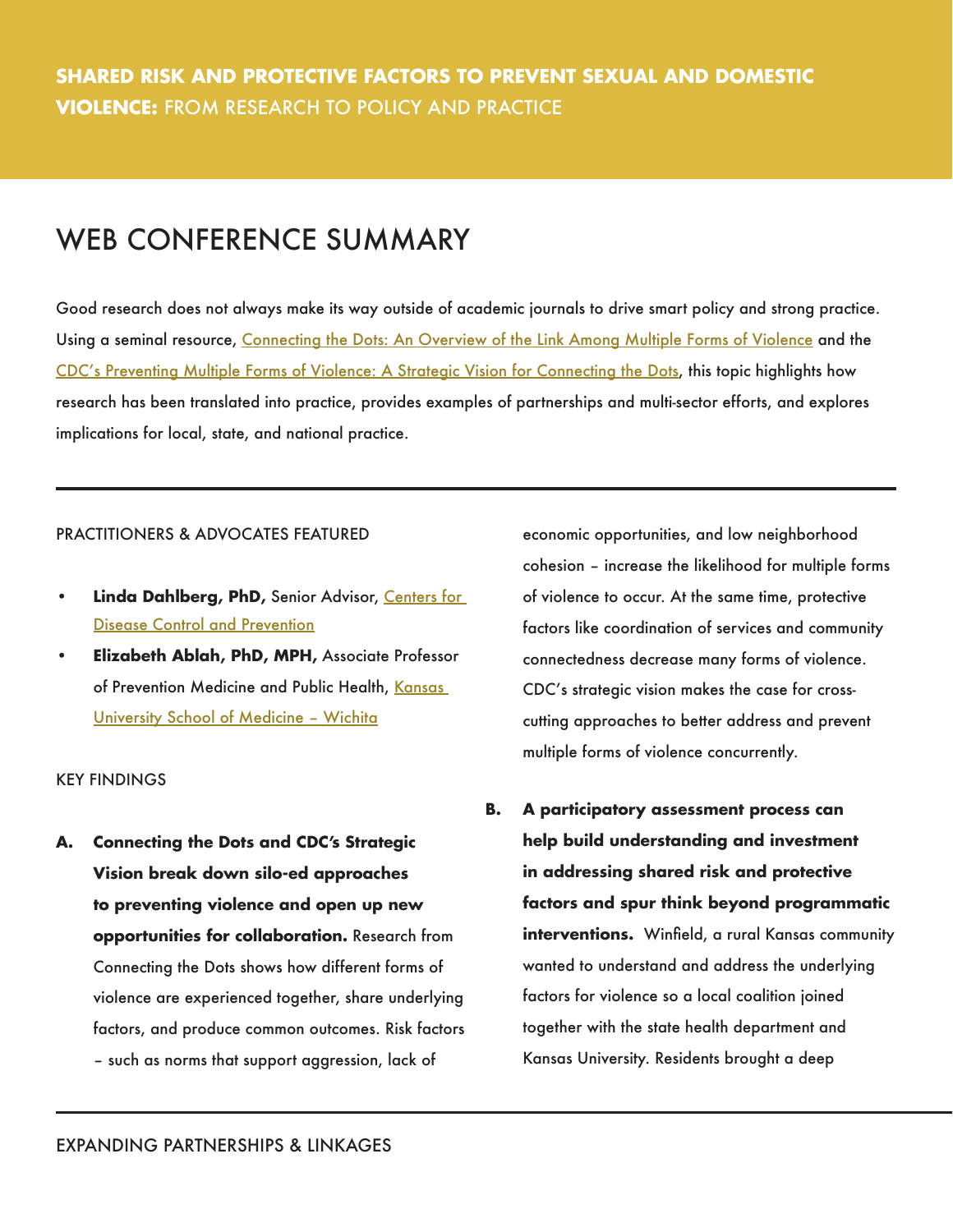understanding of community needs and how the community would respond to potential interventions, while the state health department helped residents design evidence-informed, community-based assessments of risk and protective factors. Through this partnership, Winfield was able to move beyond



In Kansas, partners used a shared risk and protective factor approach and involved residents from the start. [Image of coalition members and residents.]

education alone to change systems, environments, and policies. Drawing from Connecting the Dots, state and local partners recognized that community violence is a risk factor for sexual violence, and used hot-spot mapping to identify key areas to implement Crime Prevention Through Environmental

Design (CEPTD). CPTED principles can be used to promote positive interpersonal interactions and the safe use of spaces through enhanced visibility, access management, and proper maintenance and design features (e.g., cleaning and greening, fixing up abandoned buildings and vacant lots, etc.). In this case, the involved parties were interested in preventing sexual violence and were open to trying new ways to accomplish their shared goal.

**C. In addition to tracking rates of violence, shared risk and protective factors can be used to assess progress in preventing sexual and domestic violence.** Measuring change can be difficult, especially because rates of violence vary from year to year, and it takes time to see the lasting impacts. Shared risk and protective factors not only provide another source of information to evaluate, but can also help identify community gaps and assets upfront to prioritize efforts. For example, the community in Kansas measured community connectedness – a protective factor – using voter participation and the 'Sense of Belonging Scale' from the Chicago Youth Development Survey. This scale evaluates different elements of connectedness, such as the likelihood of 'asking people to watch my home' or 'go to neighbors for advice.' Winfield was then able to divide up the community into zones to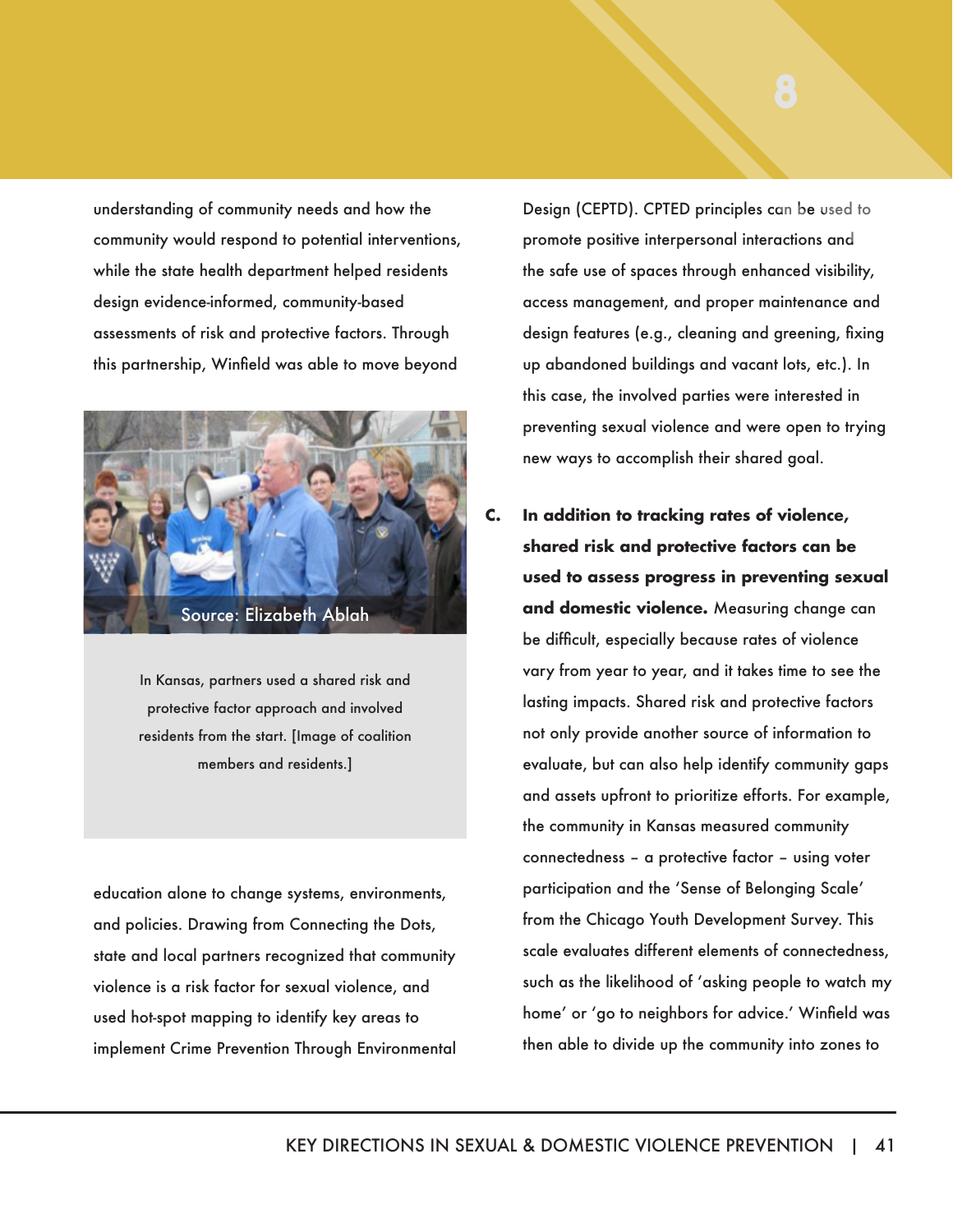view Sense of Belonging Scores by neighborhoods. Based on this assessment, one potential strategy is to improve collective efficacy within zones and throughout the community to prevent violence.

**D. By working together across multiple forms of violence, practitioners can demonstrate to policymakers and funders that investment** 

**in violence prevention can have an impact across several issues.** By connecting the dots between multiple forms of violence, practitioners can work together as a violence prevention community to advocate for program, practice, and policy change. There are opportunities to move deliberately in this direction at the local, state, and national levels.